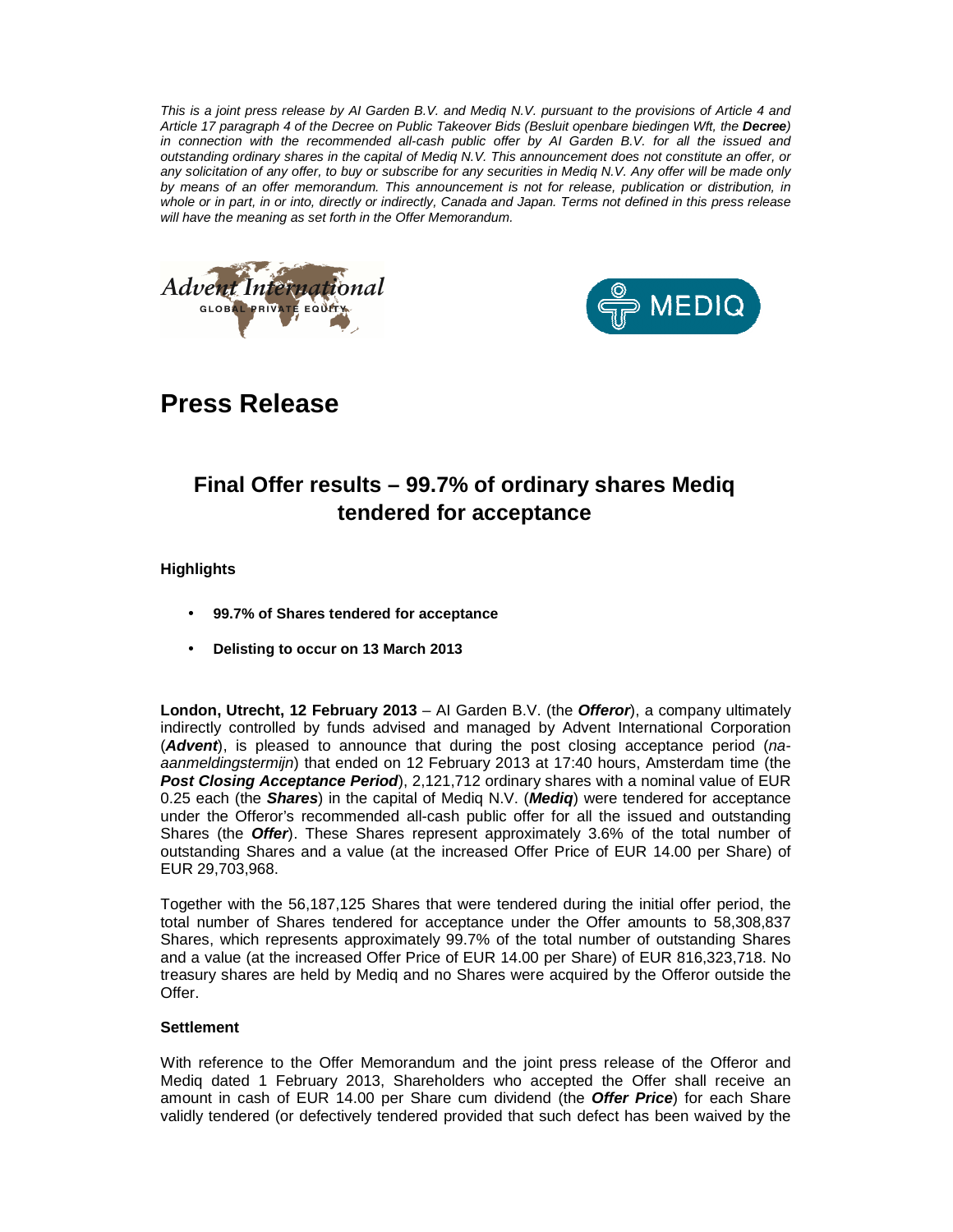Offeror) and delivered (geleverd) under the terms and conditions and subject to the restrictions of the Offer.

Payment of the Offer Price per Share shall occur on 13 February 2013 for those Shares that were validly tendered (or defectively tendered provided that such defect has been waived by the Offeror) during the initial offer period or during the Post Acceptance Period up to and including 8 February 2013. Furthermore, the Offeror shall arrange for payment for the Shares that are validly tendered (or defectively tendered provided that such defect has been waived by the Offeror) during the Post Acceptance Period after 8 February 2013 on the third Business Day after such Shares are tendered and delivered (geleverd).

#### **Delisting**

As a result of the acquisition of more than 95% of the Shares by the Offeror, the Offeror and Mediq jointly announce that the listing and trading of the Shares on NYSE Euronext Amsterdam (**Euronext**) will be terminated.

In consultation with Euronext, it has been decided that the last day of trading of the Shares will be on 12 March 2013. This means that the termination of the listing of the Shares shall be effective as of 13 March 2013.

Reference is also made to Section 6.11.5 of the Offer Memorandum.

#### **Further consequences of the Offer**

With reference to the joint press release of the Offeror and Mediq dated 1 February 2013, the Offeror will initiate a squeeze-out procedure and/or take other steps in order to acquire all Shares held by the minority Shareholders as soon as possible.

The purchase of Shares by the Offeror pursuant to the Offer will, amongst other things, reduce the number of Shareholders and the number of Shares that might otherwise trade publicly and thus likely adversely affect the liquidity and market value of the Shares not tendered.

The remaining Shareholders should carefully review Section 6.11 of the Offer Memorandum, which describes certain risks that will exist in connection with their continued shareholding in Mediq.

#### **Further information**

The Offeror is making the Offer on the terms and subject to the conditions and restrictions contained in the Offer Memorandum. In addition, Mediq has made available the Position Statement, containing the information required by Article 18, paragraph 2 and Annex G of the Decree in connection with the Offer.

This announcement contains selected, condensed information regarding the Offer and does not replace the Offer Memorandum and/or the Position Statement. The information in this announcement is not complete and additional information is contained in the Offer Memorandum and the Position Statement.

Shareholders are advised to review the Offer Memorandum and the Position Statement in detail and to seek independent advice where appropriate in order to reach a reasoned judgment in respect of the Offer and the content of the Offer Memorandum and the Position Statement.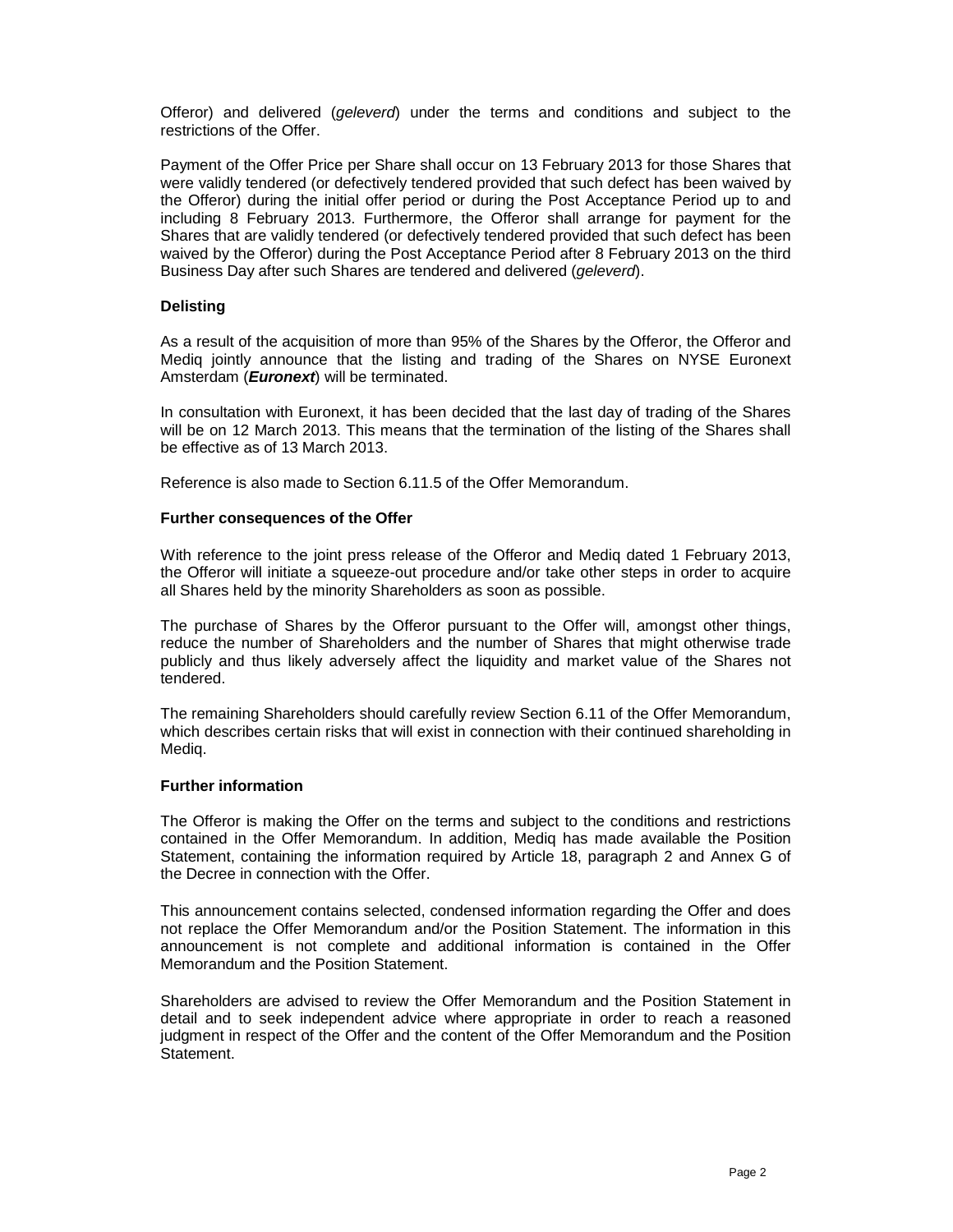Copies of the Offer Memorandum are available free of charge at the offices of the Offeror, Mediq and the Paying and Exchange Agent and can be obtained by contacting the Offeror, Mediq or the Paying and Exchange Agent.

Digital copies of the Offer Memorandum are available on the websites of Mediq (www.mediq.com) and Advent (www.adventinternational.com). The Mediq and Advent websites do not constitute a part of, and are not incorporated by reference into, the Offer Memorandum. Digital copies of the Position Statement are available on the website of Mediq (www.mediq.com).

## **Restrictions**

The Offer is being made with due observance of such statements, conditions and restrictions as are included in the Offer Memorandum. The Offeror reserves the right to accept any tender under the Offer, which is made by or on behalf of a Shareholder, even if it has not been made in the manner set out in the Offer Memorandum.

The Offer is not being made, and the Shares will not be accepted for purchase from or on behalf of any Shareholder, in any jurisdiction in which the making of the Offer or acceptance thereof would not be in compliance with the securities or other laws or regulations of such jurisdiction or would require any registration, approval or filing with any regulatory authority not expressly contemplated by the terms of the Offer Memorandum. Persons obtaining the Offer Memorandum are required to take due note and observe all such restrictions and obtain any necessary authorisations, approvals or consents (to the extent applicable). Outside of the Netherlands, no actions have been taken (nor will actions be taken) to make the Offer possible in any jurisdiction where such actions would be required. In addition, the Offer Memorandum has not been filed with or recognised by the authorities of any jurisdiction other than the Netherlands. Neither the Offeror, nor Mediq nor any of their advisers assumes any responsibility for any violation by any person of any these restrictions. Any person (including, without limitation, custodians, nominees and trustees) who forwards or intends to forward the Offer Memorandum or any related document to any jurisdiction outside the Netherlands should carefully read Sections 2 and 3 of the Offer Memorandum (Restrictions and Important Information) before taking any action. The release, publication or distribution of the Offer Memorandum and any document regarding the Offer or the making of the Offer in jurisdictions other than the Netherlands may be restricted by law and therefore persons into whose possession the Offer Memorandum comes should inform themselves about and observe such restrictions. Any failure to comply with any such restrictions may constitute a violation of the law of any such jurisdiction. This announcement is not to be published or distributed in or to Canada or Japan.

## **United States**

The Offer is being made for the securities of a Dutch company and is subject to Dutch disclosure requirements, which differ from those of the United States. The financial information of Mediq included or referred to herein has been prepared in accordance with International Financial Reporting Standards as adopted by the European Union and, accordingly, may not be comparable to financial information of U.S. companies or companies whose financial statements are prepared in accordance with generally accepted accounting principles in the United States. The Offer will be made in the United States pursuant an exemption from the U.S. tender offer rules provided by Rule14d-1(c) under the U.S. Securities Exchange Act of 1934, as amended (the **U.S. Exchange Act**), and otherwise in accordance with the applicable regulatory requirements in The Netherlands. Accordingly, the Offer will be subject to disclosure and other procedural requirements, including with respect to withdrawal rights, offer timetable, settlement procedures and timing of payments, that are different from those applicable under U.S. domestic tender offer procedures and law.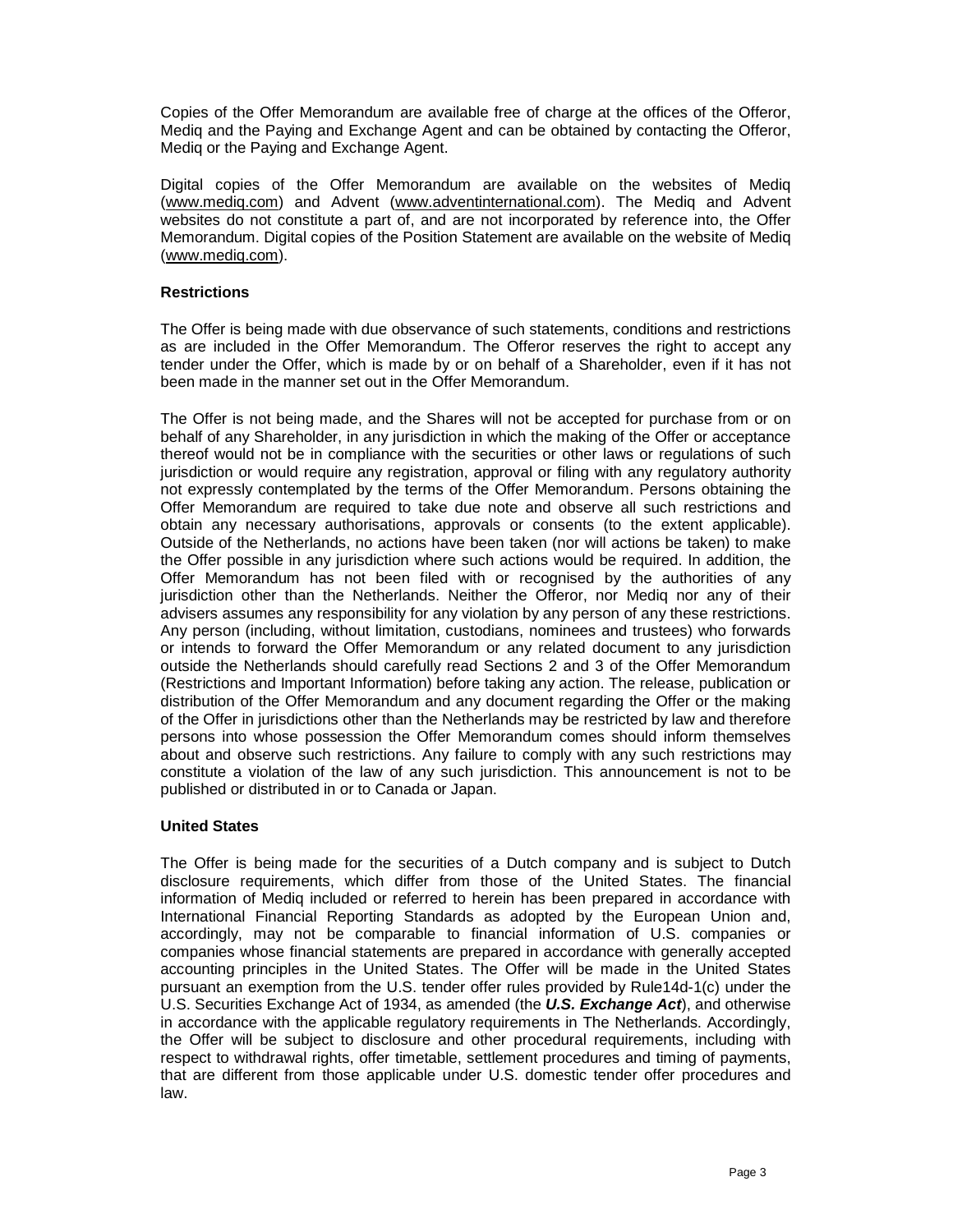It may be difficult for U.S. holders of Shares to enforce their rights and claims arising out of the U.S. federal securities laws, since the Offeror and Mediq are located in a country other than the United States, and some or all of their officers and directors may be residents of a country other than the United States. U.S. holders of Shares may not be able to sue a non-U.S. company or its officers or directors in a non-U.S. court for violations of the U.S. securities laws. Further, it may be difficult to compel a non-U.S. company and its affiliates to subject themselves to a U.S. court's judgment.

In accordance with standard Dutch practice and pursuant to Rule 14e-5(b) of the U.S. Exchange Act, the Offeror or its nominees, or its brokers (acting as agents), or affiliates of the Offeror's financial advisors, may from time to time make certain purchases of, or arrangements to purchase, Shares outside of the United States, other than pursuant to the Offer, before or during the period in which the Offer remains open for acceptance. These purchases may occur either in the open market at prevailing prices or in private transactions at negotiated prices. To the extent required in the Netherlands, any information about such purchases will be announced by press release in accordance with Article 13 of the Decree and posted on the website of Advent at www.adventinternational.com.

## **Canada and Japan**

The Offer is not, directly or indirectly, being made in or into, or by use of the mailing systems of, or by any means or instrumentality (including, without limitation, electronic mail, post, telephone, facsimile, telex or electronic transmission) of interstate or foreign commerce of, or of any facility of a securities exchange of Canada and Japan, and the Offer cannot be accepted by any such use, means, instrumentality or facility or from within Canada or Japan.

Accordingly, the Offer Memorandum and any related documents are not being and must not be mailed or otherwise distributed or sent in or into Canada or Japan or to such persons in their capacity of custodians, trustees, or nominees holding Shares for Canadian and Japanese persons. Persons receiving such documents (including, without limitation, custodians, nominees and trustees) must not distribute or send them into such jurisdictions and doing so will render invalid any relevant purported acceptance of the Offer.

## **For more information**

| <b>Advent</b>                    | <b>Medig</b>                    |
|----------------------------------|---------------------------------|
|                                  |                                 |
| UK media enquiries:              | <b>Investor Relations:</b>      |
| Fergus Wheeler                   | Catrien van Buttingha Wichers   |
| +44 (0) 20 7269 7259             | T +31 (0)30 282 16 09           |
| Fergus.wheeler@fticonsulting.com | M +31 (0)6 5339 3665            |
|                                  | catrien.van.buttingha@mediq.com |
| Netherlands media enquiries:     |                                 |
| Edwin Van Wijk                   |                                 |
| +31 35 692 29 64                 |                                 |
| evanwijk@valueatstake.nl         | For media enquiries:            |
|                                  | Ynte Hoekstra                   |
|                                  | T +31 (0)30 282 1061            |
|                                  | M +31 (0)6 2219 7204            |
|                                  | ynte.hoekstra@mediq.com         |
|                                  |                                 |

## **About Advent International**

Founded in 1984, Advent is one of the world's leading global buyout firms, with offices in 16 countries on four continents. A driving force in international private equity for more than 28 years, Advent has built an unparalleled global platform of over 170 investment professionals